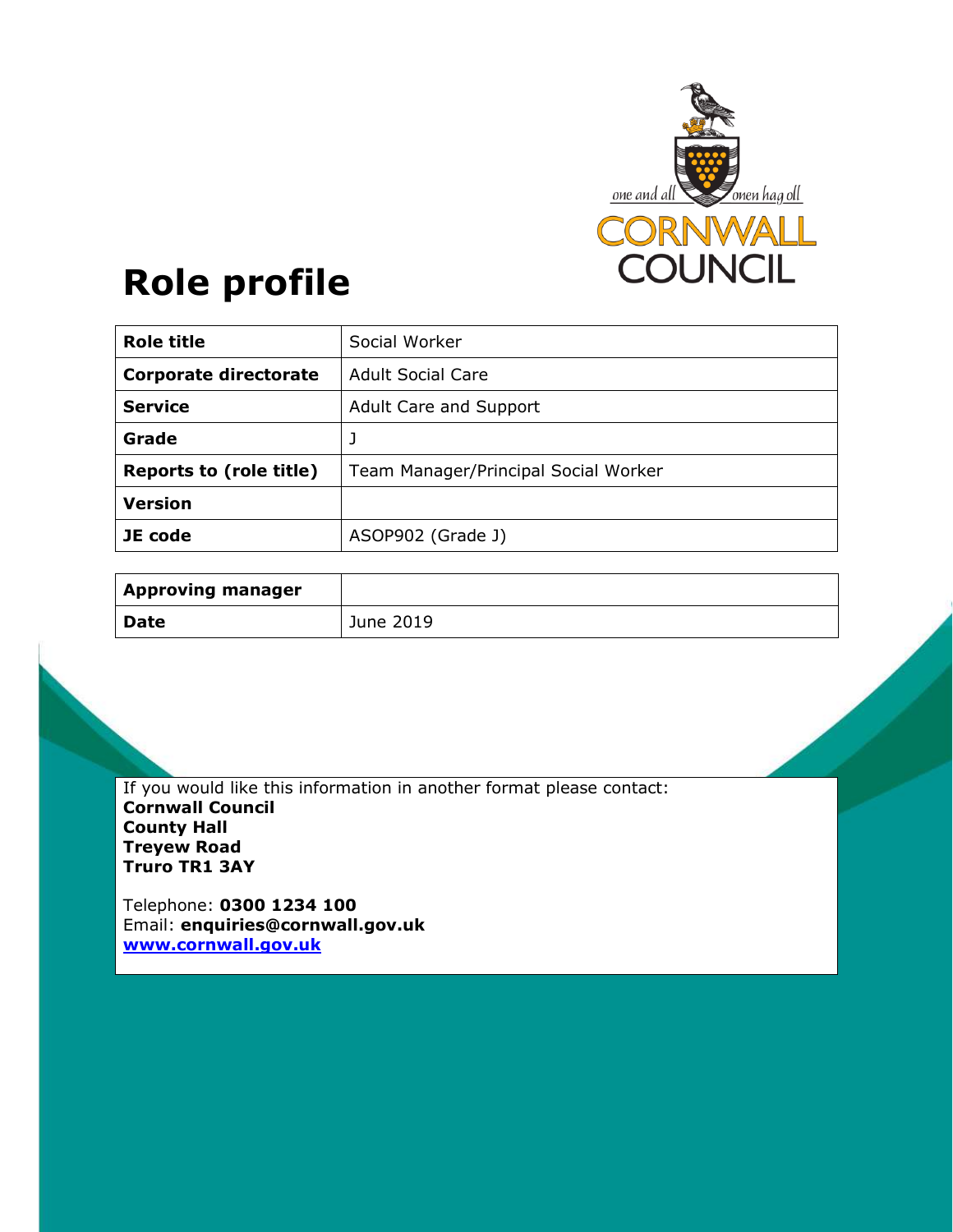## **Role purpose**

Under the leadership and management of the Team Manager/Principal Social Worker to provide a statutory social work service to adults with health and social care needs achieving high quality, timely and person-centred needs assessments that will reflect the needs and risks to the individual, analysis, care planning, intervention and review appropriate to the work of the team or service unit.

Social workers are required to work collaboratively with colleagues from different teams, disciplines and partner organisations in order to provide a seamless service to individuals/families/carers. They will work in partnership to work with individuals facing complex social and family crisis across a range of settings, promoting autonomy and development with individuals who have complex needs and are more vulnerable to exclusion; and work with communities, individuals and families to promote their personal strengths.

Social workers are to work at the required level of professional competence as detailed in Adult Social Care practice standards and quality assurance framework and in line with the national Professional Capabilities Framework (PCF) for Social Work. The Social Worker will ensure they maintain and improve their knowledge and skills and contribute to the learning and development of other members of the team.

As representatives of Adult Social Care Directorate, behaviour and conduct should be professional at all times, reflecting the values of the department and the council.

# **Dimensions**

## **Annual financial accountability**

Oversight of costs in terms of finance and resource relating to each case that is allocated but no overall budgetary responsibility.

## **Management accountability**

No direct line management accountability but it is a requirement of the role to provide mentoring and support to vocationally qualified, student social workers and newly qualified Social Workers (NQSW's).

# **Context**

Cornwall Council has a wide range of statutory responsibilities for providing care and support to adults with disabilities, mental health problems and older people. The Care Act 2014 has broadened the criteria and eligibility for receiving care and support from local authorities, including support for carers and access to advocacy. The Care Act places adult safeguarding on a statutory basis, requiring local authorities to review and refocus their current arrangements for safeguarding adults from neglect and abuse, including allegations against adults working or volunteering with adults.

As the population ages and people live longer the demand on adult social care services is increasing. This increased demand is at a time of reducing budgets and is compounded by the significant reductions in welfare benefits, especially for people with disabilities so we are constantly delivering services in a challenging operational environment. Our aim is to make each individual's path through adult social care as straightforward and efficient as possible which promotes their safety, wellbeing and independence.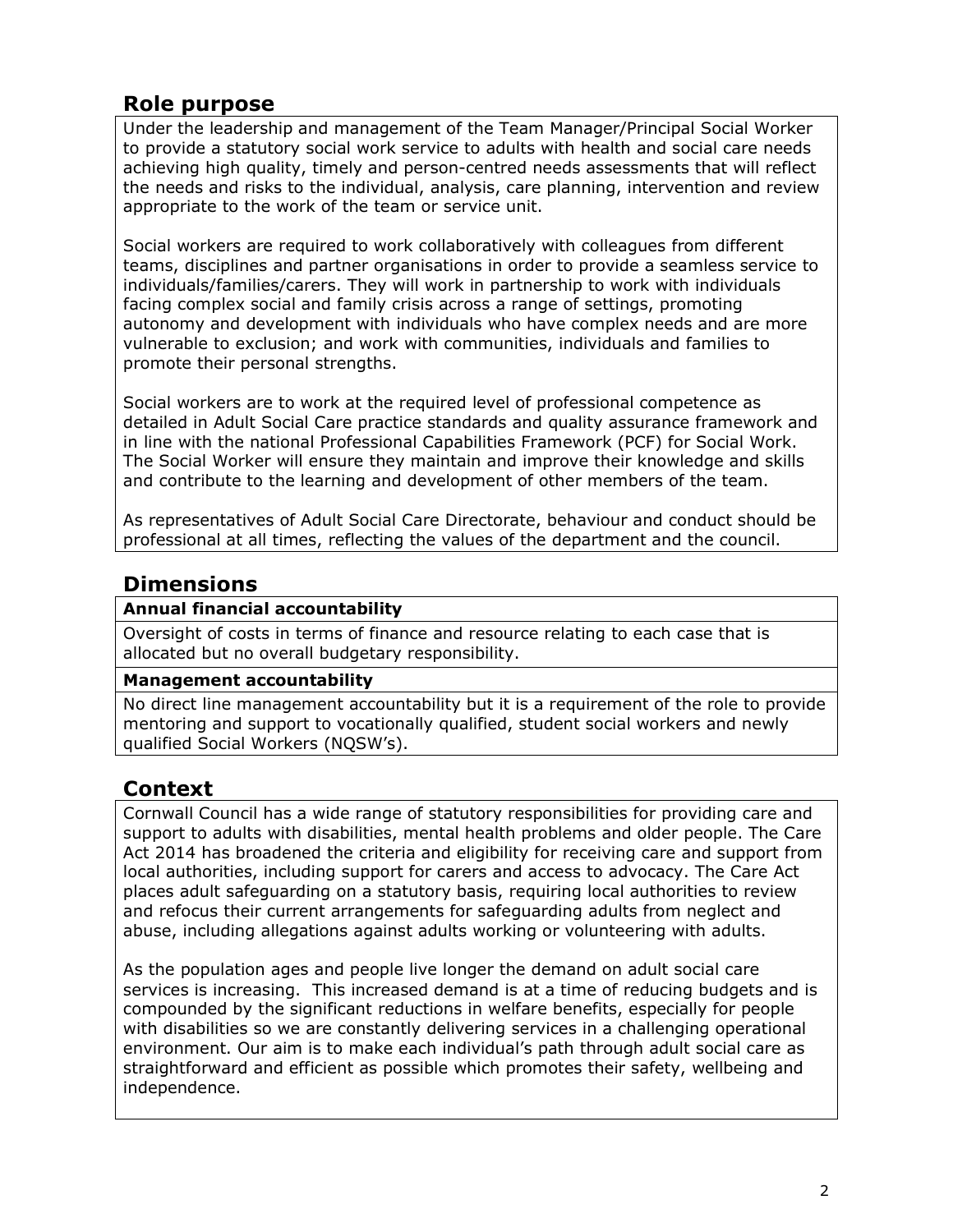The role reports directly to an operational Team Manager/Principal Social Worker within a locality and teams are comprised of Social Workers, Community Care Coordinators, Occupational Therapists and specialist Technical Officers (ROVI's). Teams are focused on one of the following areas:

Access team; Emergency Duty Service; Rapid Response service; Therapy & Reablement Service; Assessment team; Hospital Social Work Team; Care & Support in Adult Years; Care & Support for Older Adults.

The Department is moving towards integration with Health based on the principles in the context of current Government policy and direction and this is reflected in the Cornwall Devolution Deal and further develops partnership working within the context of a stronger community focus including the voluntary and community sector.

## **Accountabilities**

*Cornwall Council is a dynamic organisation and the particular duties and accountabilities may vary from time to time without changing the general character of the role or the level of responsibility entailed. Individual objectives will be agreed via the PDS appraisal process* 

- The Social Worker will be required to maintain their knowledge regarding social policy and social work practice and work within the appropriate legislative context; to be responsible for undertaking all social work tasks within Government and departmental prescribed timescales and standards, ensuring the welfare of the adult is paramount at all times.
- To actively promote self-learning to ensure professional development and provide high quality practice in line with Professional Capability Framework (PCF); actively contribute to appropriate supervision, appraisal and development opportunities, observing the requirements of the HCPC.
- To work with other team members and multi-disciplinary team members from other agencies to meet the needs of vulnerable adults, operating as an effective member of the operational team
- To ensure the views and wishes of individuals and carers are given appropriate consideration and are central to all decision making.
- To act to protect adults in need of support services in line with legal requirements and CFA procedures and to ensure that all aspects of the councils safeguarding policies are observed
- To act within a framework which promotes independence, prevention, re-ablement and self-determination; facilitating effective communication with families, carers, individuals and other agencies
- Work within the Council's budgetary framework and have understanding with regard to Local Authority legal limits and negotiation with Continuing Health Care and other streams of funding.
- To act within the Council's policies, procedures and guidance on subjects such as Data Protection, Freedom of Information, Equality & Diversity.

Social Workers are employed across I/J/K grade and progression is based upon knowledge and skills, experience, qualification and performance.

Evidence of capabilities should also be in line with the Professional Capabilities Framework (PCF) which can be viewed in full at

https://www.basw.co.uk/pcf/capabilities/ Progression between levels is determined by people's abilities to manage issues such as complexity, risk and responsibility in a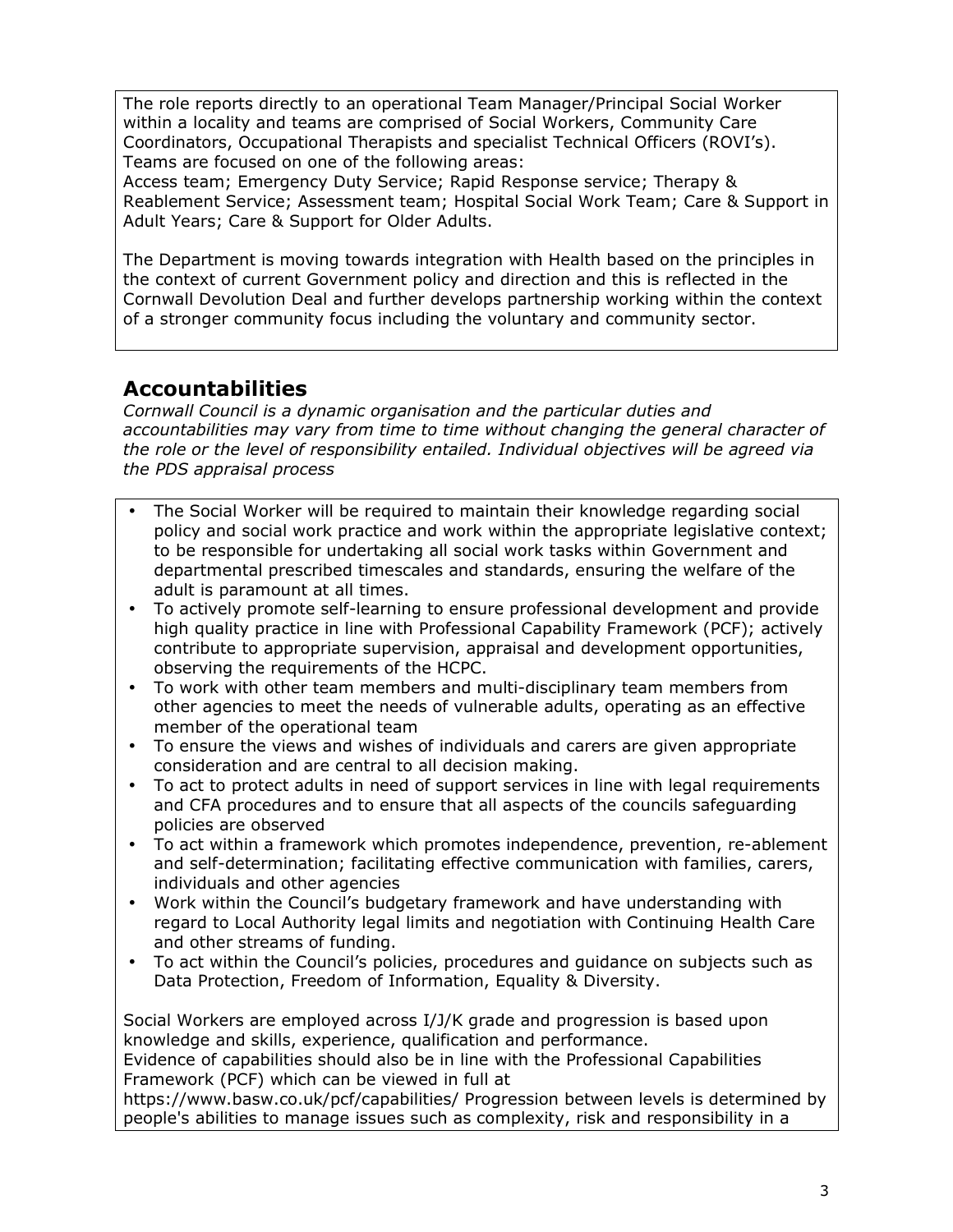range of professional settings.

| <b>NQSW</b>                      | I grade |
|----------------------------------|---------|
| <b>ASYE</b>                      | I grade |
| Social Worker                    | I grade |
| <b>Experienced Social Worker</b> | J grade |
| Advanced Level Social Worker     | K grade |
|                                  |         |

# **Corporate accountabilities**

## **Information security and governance**

Manage information in line with the Council's policies, procedures and guidance on subjects such as Data Protection, Freedom of Information, confidentiality, information security and sharing, the information lifecycle and data quality, to ensure compliance and efficient and effective information governance

## **Safeguarding**

Maintain awareness of Council policies and practices regarding the safeguarding of children, young people and/ or adults who may be at risk. Report concerns/ allegations in accordance with corporate guidance and procedures

## **Equality & Diversity**

Work to eliminate unlawful discrimination, harassment and victimisation and report incidents as they occur. Treat everyone with dignity and respect and ensure individual's needs are met. Challenge inappropriate behaviour and language constructively, advising on alternatives so the opportunity for change can be considered

#### **Customer Experience**

Drive to continually improve customer satisfaction and maintain a clear and consistent focus on delivering outstanding customer experience

#### **Health, Safety and Wellbeing**

Proactively manage health and safety risks and lead on the creation of a positive health and safety culture to safeguard the health, safety and wellbeing of yourself and others. Understand your health and safety responsibilities and lead on compliance with council policy and procedures.

#### **Key objectives**

- To ensure that service users, carers and families are fully involved in the process of assessment and support planning; their views are taken into account, appropriately recorded and are central to decision making.
- To ensure that within an allocated caseload statutory timescales for assessment of need are met; that performance targets are adhered to and that there is a seamless transition between teams
- To actively participate in the performance management system including supervision, team meetings, service area meetings and to contribute to the development of the service plan
- Promote care and support solutions which maximise the use of informal support and the local community, utilising 'Living Well' principles.
- Promote Direct Payments as an option for meeting care needs for all relevant clients and carers at assessment and review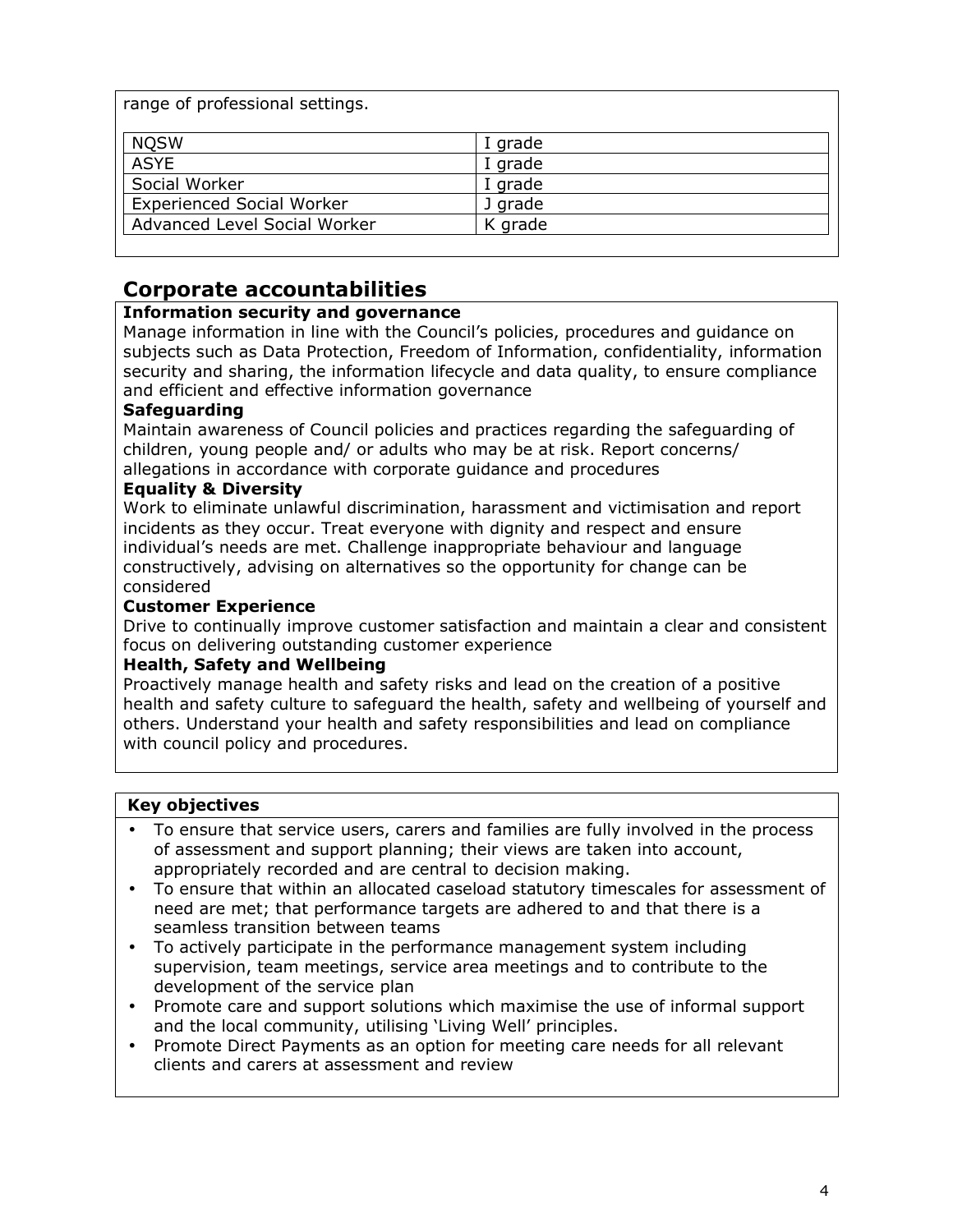# **Competencies and other requirements**

*We use the following criteria below to assess your suitability for the role; please refer to the recruitment & selection column to establish at which stage the criteria are assessed. Requirements assessed at the 'Application' stage represent the minimum essential requirement for shortlisting purposes* 

| <b>Behaviours</b>                                                                                                                                                                                                                                                                                                                                                                                                                                                                                                                                                                                                                                                                              | <b>Recruitment and</b><br>selection |
|------------------------------------------------------------------------------------------------------------------------------------------------------------------------------------------------------------------------------------------------------------------------------------------------------------------------------------------------------------------------------------------------------------------------------------------------------------------------------------------------------------------------------------------------------------------------------------------------------------------------------------------------------------------------------------------------|-------------------------------------|
| <b>Working together</b>                                                                                                                                                                                                                                                                                                                                                                                                                                                                                                                                                                                                                                                                        |                                     |
| You understand and focus on customer satisfaction and work well<br>with colleagues and partners.                                                                                                                                                                                                                                                                                                                                                                                                                                                                                                                                                                                               |                                     |
| You deliver exceptional customer service - you understand<br>and are attentive to the needs of your customers<br>You listen to the views of others and seek them out<br>You support and show consideration for others<br>You work well with colleagues and partners and acknowledge<br>the different ideas, perspectives and backgrounds of others<br>You are committed to the protection and safeguarding of<br>children, young people and vulnerable adults<br>You share information and expertise with others<br>$\bullet$<br>You are honest, you respect and you build relationships of<br>$\bullet$<br>trust<br>You share your achievements and acknowledge the<br>achievements of others | Interview/<br>Assessment            |
| <b>Resourceful</b><br>You apply expertise, solve problems and make improvements to<br>deliver the best possible customer outcomes.<br>You plan and organise your work and manage your time<br>effectively<br>You gather relevant information, analyse it and make timely<br>$\bullet$<br>informed decisions in the course of your work<br>You are flexible and adaptable<br>$\bullet$<br>You respond constructively to change<br>$\bullet$<br>You demonstrate financial awareness relevant to the job you<br>do<br>You use your initiative and are creative in problem solving<br>You deliver results and demonstrate commitment to serving<br>customers                                       | Interview/<br>Assessment            |
| <b>Personal responsibility</b><br>You take responsibility for your work, your environment and your<br>development.<br>You are trustworthy and reliable<br>You pay attention to your own health, safety and wellbeing<br>and that of others                                                                                                                                                                                                                                                                                                                                                                                                                                                     | Interview/<br>Assessment            |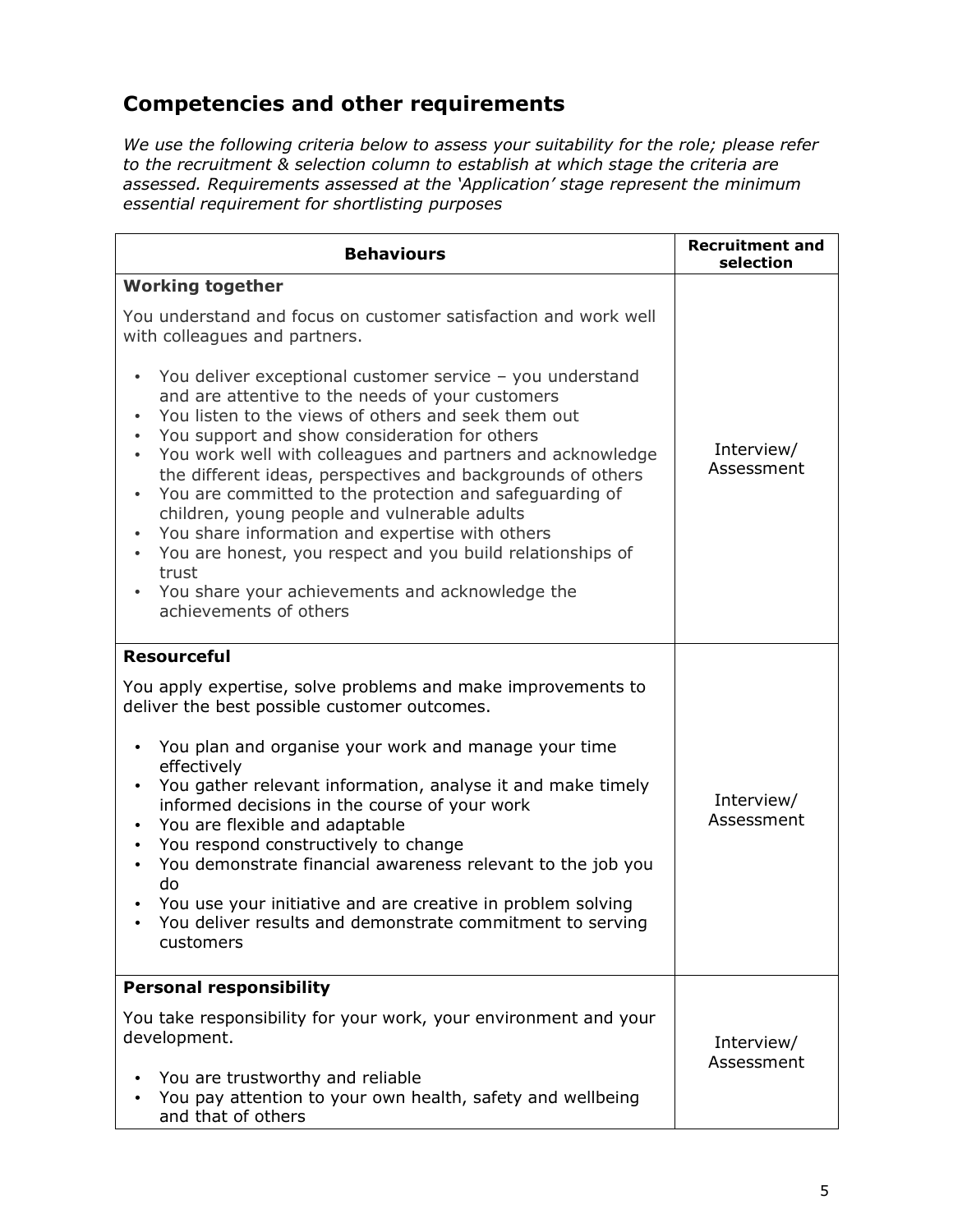| • You acknowledge errors, report them as appropriate and play<br>your part in addressing them<br>• You appropriately challenge unhelpful behaviour<br>• You seek feedback and review your own contribution<br>• You are open to change and improvement<br>• You take responsibility for your development<br>• You are enthusiastic about and take pride in your work |  |
|----------------------------------------------------------------------------------------------------------------------------------------------------------------------------------------------------------------------------------------------------------------------------------------------------------------------------------------------------------------------|--|
| You act as an ambassador for the Council to our customers                                                                                                                                                                                                                                                                                                            |  |
|                                                                                                                                                                                                                                                                                                                                                                      |  |

| Knowledge, skills & experience                                                                                                                                                                                                                                                                                                                                                                                                                                                                                                                                      | <b>Recruitment and</b><br>selection  |
|---------------------------------------------------------------------------------------------------------------------------------------------------------------------------------------------------------------------------------------------------------------------------------------------------------------------------------------------------------------------------------------------------------------------------------------------------------------------------------------------------------------------------------------------------------------------|--------------------------------------|
| Recognised relevant professional social work qualification with<br><b>HCPC</b> registration                                                                                                                                                                                                                                                                                                                                                                                                                                                                         | <b>Application Form</b>              |
| Prepared to complete Post Qualification & Core training                                                                                                                                                                                                                                                                                                                                                                                                                                                                                                             | Interview                            |
| Expert knowledge and experience of relevant legislation, policy                                                                                                                                                                                                                                                                                                                                                                                                                                                                                                     | <b>Application Form</b>              |
| and principles, including Social Care and Human Rights legislation                                                                                                                                                                                                                                                                                                                                                                                                                                                                                                  | Interview                            |
| and Person Centred Practice                                                                                                                                                                                                                                                                                                                                                                                                                                                                                                                                         | Assessment                           |
| Professional expertise and demonstrable experience in social work<br>with adults in need of support services and their families, or if a<br>newly qualified worker a demonstrable commitment to adult social<br>work and this is reflected in either past experience or in the<br>student placements undertaken.                                                                                                                                                                                                                                                    | <b>Application Form</b><br>Interview |
| A good working knowledge and ability to use information                                                                                                                                                                                                                                                                                                                                                                                                                                                                                                             | Interview                            |
| technology and related operational systems                                                                                                                                                                                                                                                                                                                                                                                                                                                                                                                          | Assessment                           |
| Ability to undertake complex assessments of need, risks,<br>strengths, produce analysis and translate into a coherent plan and<br>outcome<br>Demonstrable skills in record keeping.<br>Demonstrable skills in analysis of information<br>$\overline{\phantom{a}}$<br>Demonstrable presentation skills (referring to the<br>$\overline{\phantom{a}}$<br>presentation in either panel of court of meeting etc.)<br>Understanding of the management structure and<br>$\overline{\phantom{0}}$<br>accountability levels within a statutory Social Care<br>organisation. | <b>Application Form</b><br>Interview |
| Track record of and transferable insights into good practice in                                                                                                                                                                                                                                                                                                                                                                                                                                                                                                     | Application Form                     |
| customer service, financial and people management                                                                                                                                                                                                                                                                                                                                                                                                                                                                                                                   | Interview                            |
| Proficient at dealing with challenging behaviours and delivering                                                                                                                                                                                                                                                                                                                                                                                                                                                                                                    | Application Form                     |
| difficult messages                                                                                                                                                                                                                                                                                                                                                                                                                                                                                                                                                  | Interview                            |
| Enhanced interviewing skills with an ability to gather information                                                                                                                                                                                                                                                                                                                                                                                                                                                                                                  | Interview                            |
| in difficult situations such as family conflict and dementia                                                                                                                                                                                                                                                                                                                                                                                                                                                                                                        | Assessment                           |
| Proficient in negotiating skills to ensure the best possible support                                                                                                                                                                                                                                                                                                                                                                                                                                                                                                | Interview                            |
| packages both in the community and in a residential setting                                                                                                                                                                                                                                                                                                                                                                                                                                                                                                         | Assessment                           |

| <b>Other requirements</b>                                        | <b>Recruitment and</b><br>selection |
|------------------------------------------------------------------|-------------------------------------|
| The normal duties of the role may involve travel on a regular or | <b>Application Form</b>             |